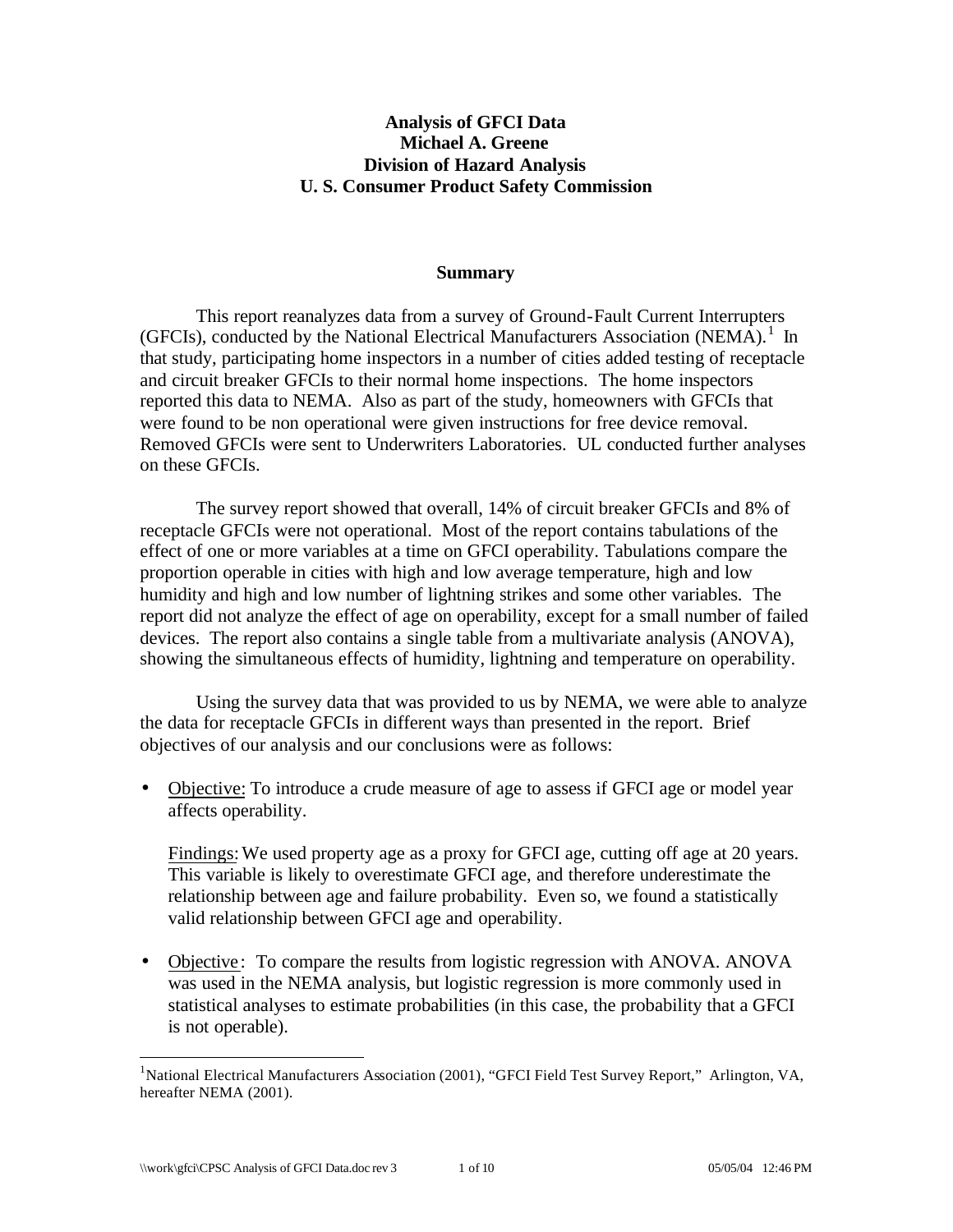Findings: We found that the results were comparable. Like the original analysis, the logistic regression analysis pointed to humidity as the most important environmental factor in GFCI operability. There were no practical differences between the results of the two analyses.

• Objective: To determine if the proxy for GFCI age and climate effects (i.e. humidity, temperature and lightning) were correlated. Correlation could hide the effects of the climatic conditions, or alternatively, correlation could make a particular climatic condition look stronger than it really is.

Findings: We found no appreciable correlation between any of the variables. It does not appear that one variable may be masking the effect of any other variable.

• Objective: To use specialized software that was designed for analysis of survey data, to determine if the results are sensitive to clustering. Since there may be more than one GFCI sampled in a given property, it seems possible that operability of a particular GFCI may be correlated with the other GFCIs in the property as all are exposed to the same environmental factors.

Findings: We found that clustering had no practical effect on the analysis.

In conclusion, different ways of analyzing the data produced similar results. Also, we believe that using GFCI age is important.

We understand that NEMA's unobtrusive survey design with home inspectors, was effective in gaining access to people's homes, in contrast to other designs that would be subject to other biases from lack of access, and additional costs. But we suspect that properties, that are primarily inspected usually at the time of sale, represent those in better than average condition. We wonder if a general survey of properties might have found a higher proportion of non operable GFCIs. A survey design that included some non resale properties might have been better to satisfy NEMA's objective of obtaining "statistically valid data to identify, define and quantify long term operation of GFCIs in the installed infrastructure."<sup>2</sup>

## **Introduction**

The Ground-Fault Personnel Protection Section of the National Electrical Manufacturers Association (NEMA) conducted a survey of Ground-Fault Circuit Interrupters (GFCIs) during 1999 and 2000. The survey was conducted in 10 cities and surrounding areas. The study authors chose the cities to provide variability in lightning strikes, temperature and humidity; factors that were believed to be associated with GFCI

 $^{2}$  NEMA (2001) page 1.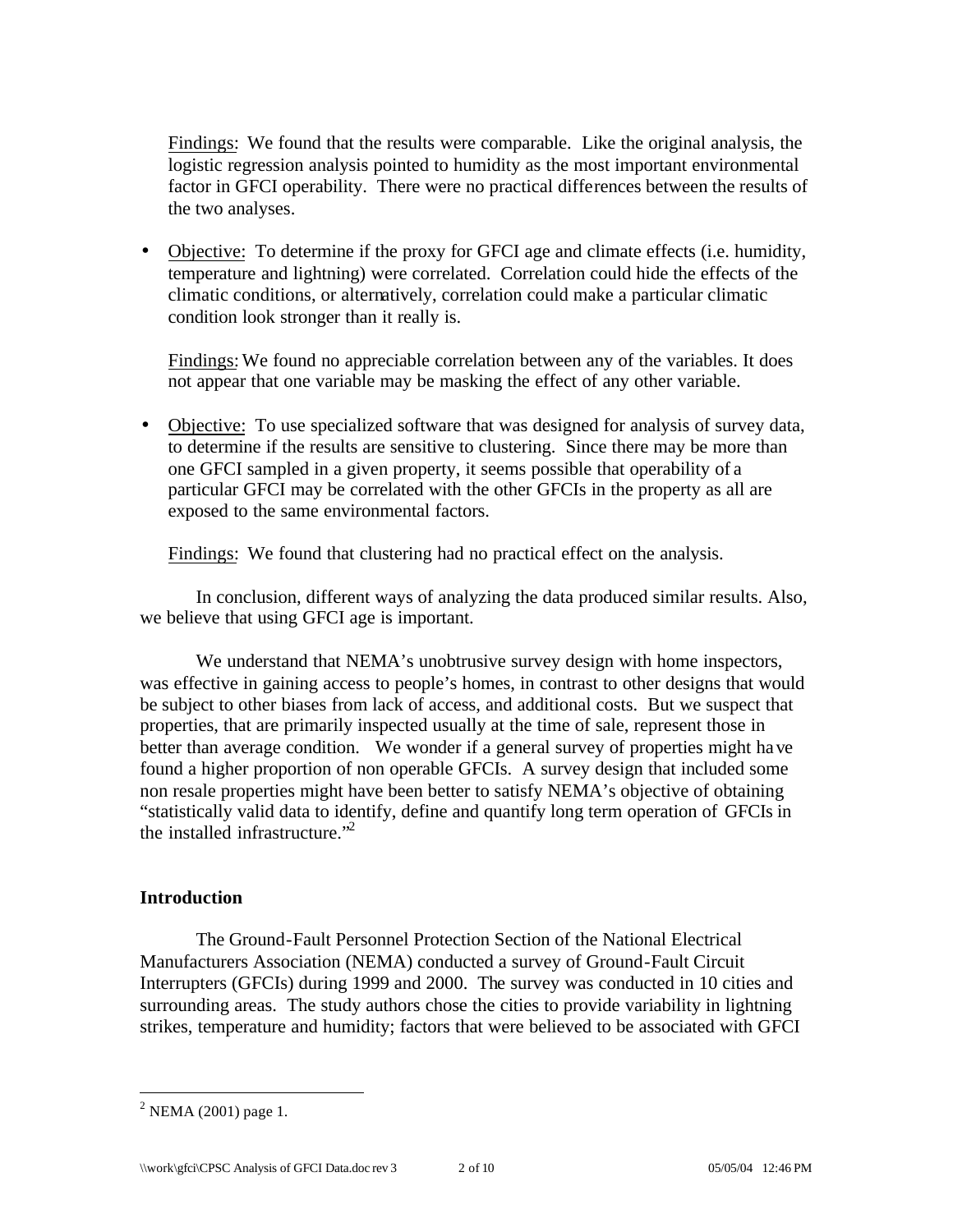failure. The cities were arrayed into seven permutations that represented all but one of the combinations of possible high and low value of these three conditions.<sup>3</sup>

GFCIs were tested by home inspectors during the course of home inspections, that are often associated with sale or resale. Receptacle and circuit breaker (panel board) GFCIs were tested. The home inspector completed a data form with information about the property (single or multi-family), urban or suburban location, and its approximate age. The locations of the GFCIs in the building were noted. The home inspector determined the operability of the GFCI from whether it tripped and/or reset itself during the test. For receptacle GFCIs, an indicating lamp/load was used to help determine miswiring.

When non operating GFCIs were found, the home inspector was required to leave a packet with the property owner containing information about how the device could be replaced by a licensed electrician free of charge to the homeowner. Devices that were replaced were sent to Underwriters Laboratories for further operability analysis. UL then sent non operable GFCIs to the manufacturers for analysis and dating.

Study results are described below.

## *NEMA Study Results*

A total of 2840 GFCIs were tested. GFCI data were excluded from the analysis in tests in homes six months old or newer, or where the test result had not been transcribed by the home inspector.<sup>4</sup> The remaining data included 2527 receptacle type GFCIs and 153 circuit breaker type GFCIs.

Overall 8.3% (211 of 2527) of receptacle GFCIs and 14.4% (22 of 153) of circuit breaker GFCIs were found to be non operational by the home inspectors.<sup>5</sup> The sample

 $\overline{a}$ 

High Lightning, Warm and Humid: Birmingham, AL and Tampa, FL; High Lightning, Warm and Dry: Austin, TX; High Lightning, Cool and Humid: Washington, DC High Lightning, Cool and Dry: Kansas City, MO Low Lightning, Warm and Humid: <None> Low Lightning, Warm and Dry : Los Angeles, CA Low Lightning , Cool and Humid: Portland, ME and Seattle, WA Low Lightning, Cool and Dry: Denver, CO and Minneapolis, MN

<sup>4</sup> Exclusion of these new devices is reasonable because they did not have much exposure to the climatic conditions. See NEMA (2001), page 10, note 1.

 $<sup>5</sup>$  See NEMA (2001) page 11. The NEMA analysis and our reanalysis uses the home inspector</sup> determination of the GFCI operability.

<sup>&</sup>lt;sup>3</sup> As follows: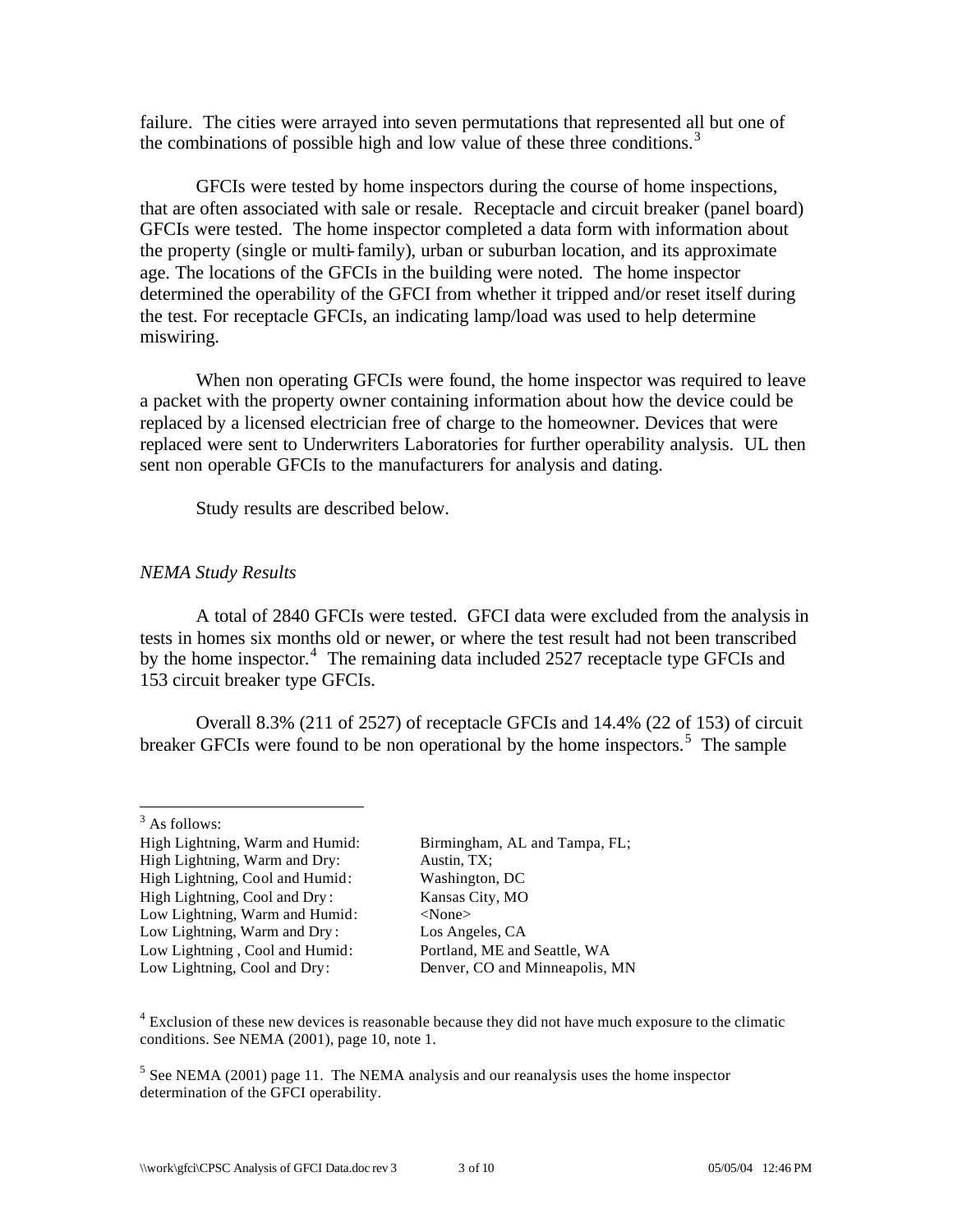size was too small for a multivariate analysis of the circuit breaker GFCIs. The remainder of the discussion in this paper is about the receptacle GFCIs only.

According to the report,

- In high lightning areas, 8.7% of receptacle GFCIs were not operational in contrast to 8.0% in low lightning areas.
- In warm areas, 8.5% of receptacle GFCIs were not operational in contrast to 8.2% in cooler areas.
- In high humidity areas 10.5% of receptacle GFCIs were not operational in contrast to  $7.3\%$  in dry areas.<sup>6</sup>

Tabulating these results by permutation showed the effect of humidity to be stronger than any other effect. Permutations are listed in table 1 below in decreasing order of the proportion non operational.

| Permutation                                          | Lightning                                  | Temperature                                  | Humidity                                     | Number<br>Tested                       | Percent<br>Non<br>Operational            |
|------------------------------------------------------|--------------------------------------------|----------------------------------------------|----------------------------------------------|----------------------------------------|------------------------------------------|
| 7<br>1<br>3<br>$\overline{2}$<br>8<br>$\overline{4}$ | Low<br>High<br>High<br>High<br>Low<br>High | Cool<br>Warm<br>Cool<br>Warm<br>Cool<br>Cool | Humid<br>Humid<br>Humid<br>Dry<br>Dry<br>Dry | 287<br>274<br>256<br>342<br>618<br>393 | 11.1<br>10.9<br>9.4<br>8.5<br>7.3<br>6.9 |
| 6<br>All                                             | Low                                        | Warm                                         | Dry                                          | 357<br>2,527                           | 6.7<br>8.3                               |

| Table 1                                                |
|--------------------------------------------------------|
| Percent of Non Operable Receptacle GFCI by Permutation |

Source: NEMA (2001), page 12, rearranged.

The report also examined the relationship between GFCI location and operability. This is shown in table 2 below.

 6 NEMA (2001) pages 13-14.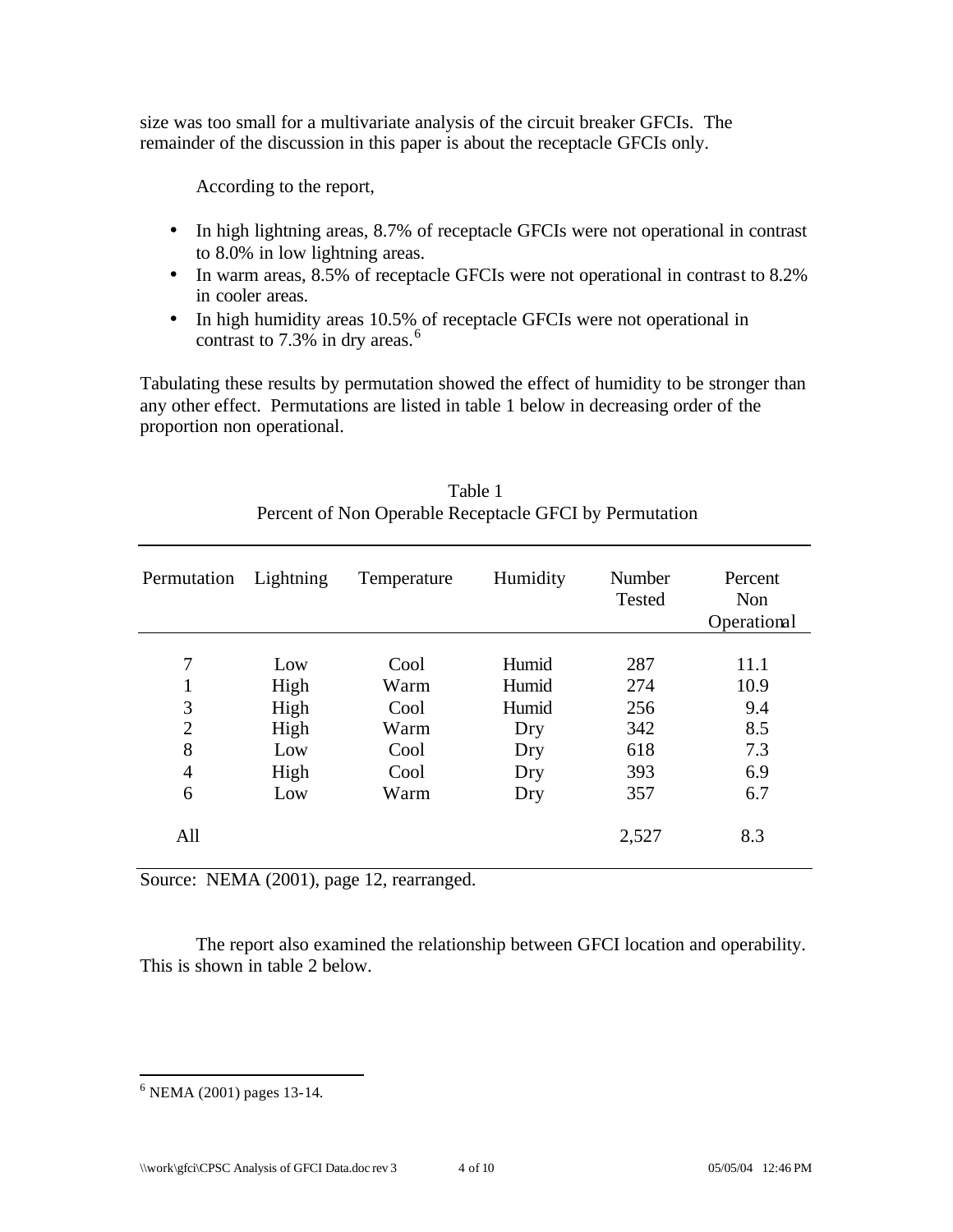| Location        | Number<br>Tested | Percent<br>Non Operational |
|-----------------|------------------|----------------------------|
|                 | 8                | 25.0                       |
| Unknown         |                  |                            |
| Outdoor         | 197              | 20.3                       |
| Bathroom        | 1071             | 9.5                        |
| Garage          | 418              | 7.4                        |
| <b>Basement</b> | 122              | 7.4                        |
| Kitchen         | 706              | 3.8                        |
| Other           | 5                | 0.0                        |
| All             | 2,527            | 8.3                        |

# Table 2 Percent of Non Operable GFCIs by Location

Source: NEMA (2001), page 19.

Of the 211 non operational GFCIs, 90 were removed by an electrician and sent to UL for testing.<sup>7</sup> Among these recovered GFCIs, UL found 56% operated correctly in the laboratory after being correctly wired for line and load. The recovered GFCIs also included some that were miswired (13 of 90 returned or 14%) as determined by the electrician. Some of the other GFCIs that operated correctly at UL may have been miswired without being detected by the electrician.<sup>8</sup>

The report also presented the age distribution of the 90 recovered GFCIs. There was no particular pattern.

#### *Assessment*

 $\overline{a}$ 

The NEMA report did not draw any conclusions about the effect of climate or GFCI location on GFCI operability rates. Instead, the report produced summary tables showing the percent operable by one or two variables, or by the entire permutation. There was no attempt made to account for the effect of GFCI location within the property or GFCI age, nor to determine the statistical strength of the relationship between humidity and GFCI operability as shown in table 1 above.

 $<sup>7</sup>$  This required the homeowner to contact the electrician for a free GFCI replacement after the home</sup> inspection. In the majority of cases, the electrician was not contacted.

 $8$  NEMA (2001) pages 20,21. Note that the determination about wiring was only made when the electrician removed the GFCI.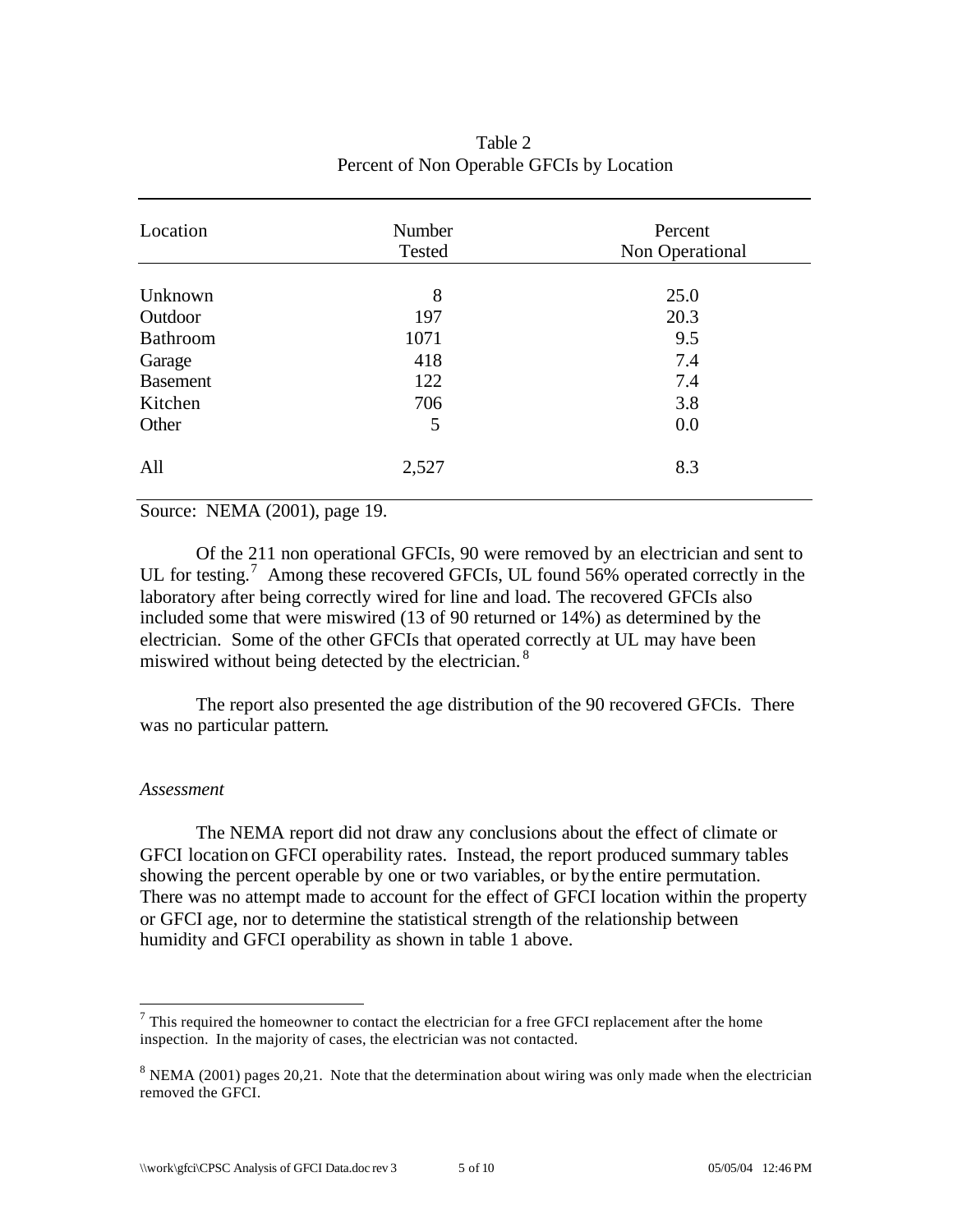The purpose of this reanalysis was to determine if the relationship between climatic conditions (humidity, temperature and lightning) and GFCI operability was statistically significant, while taking into account the effect of GFCI location and age in a multivariate analysis. As described above, analyzing one variable at a time could lead one variable to mask another. For example, if most of the outdoor receptacle GFCIs were in high humidity areas, this could appear to produce a humidity effect rather than a location effect or mixed location-humidity effect.

The report presented a multivariate analysis of the climate main effects (lightning, temperature and humidity) and all possible interactions using analysis of variance (ANOVA). ANOVA is not an appropriate technique for binary response variables like GFCI operability, which is recorded as either 0 (non operating) or 1 (operating). ANOVA is inappropriate because (1) the residuals do not have a normal distribution and (2) the estimated conditional probabilities could be less than zero or greater than one. The standard approach is logistic regression.<sup>9</sup>

The reanalysis is subject to some of the same cautions as the original analysis. These include the possibility of incorrect results from the home inspector and/or electrician, and the inability to obtain good estimates of GFCI age. This last problem would lead to age appearing as less of a factor in non operability than it would in reality. Another caution is that the sample might be biased toward better than typical GFCIs because homes may be in better than typical condition when inspected.

### **Data Preparation**

NEMA provided CPSC with an Excel spread sheet containing the study data from Appendix F.<sup>10</sup> The spread sheet was translated into a  $SAS^{\circledast}$  dataset.<sup>11</sup> To make sure that the data and analyses agreed with the NEMA report, we were able to reproduce all of their tabulations and data summaries.

We created a GFCI age variable from the reported age of the building or the installation date of the circuit breaker GFCI.<sup>12</sup> Because the ages of some buildings predated the widespread installation of GFCIs, we truncated age to 20 years for buildings

<sup>9</sup> See D. W. Hosmer and S. Lemeshow (1989), *Applied Logistic Regression.* John Wiley and Sons, NY, pages 5-7.

 $10$  NEMA (2001) pages F-2 to F-53.

<sup>11</sup> SAS is a statistical software system. See SAS Institute Inc. (1990), *SAS® Language: Reference, Version 6, First Edition.* Cary, NC: SAS Institute, Inc.

<sup>&</sup>lt;sup>12</sup> Installation dates of circuit breaker GFCIs were not often found in the data. Most of the time we used the reported age. See NEMA (2001), Appendix F.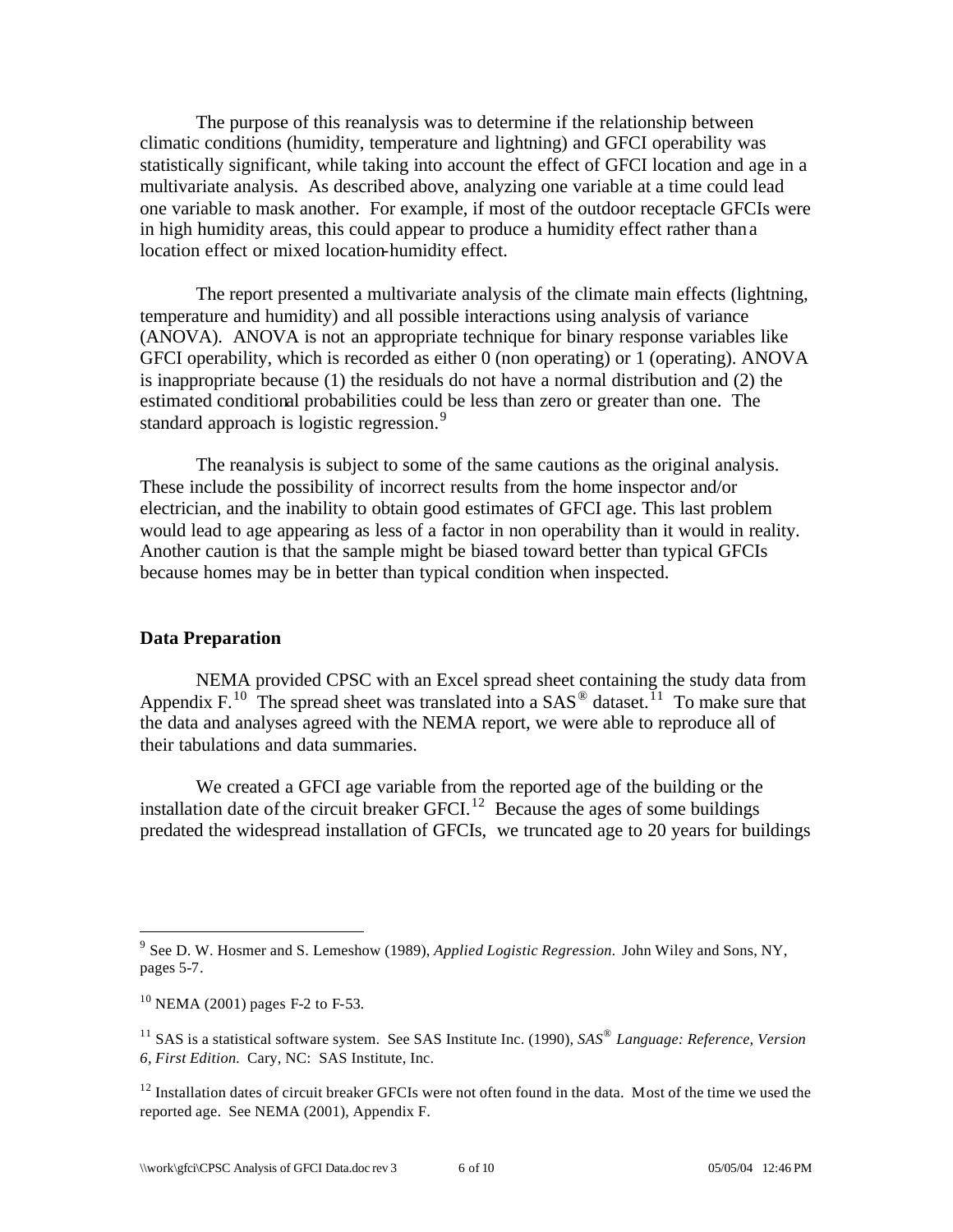20 years old and older. Aside from the unusual building with older devices, this would generally result in overestimating the age of GFCIs.<sup>13</sup>

Like the tabulations in the original report, we also used the definition of GFCI operability as found by the home inspector, not as later determined by UL. <sup>14</sup> The analysis was restricted to receptacle type GFCIs because the sample size for the circuit breaker devices was very small.

To estimate separate effects of the different variables, we estimated a number of logistic regressions. This method allows estimates of odds ratios, which are typically interpreted as relative risks.<sup>15</sup> Confidence intervals are typically used for odds ratios, where the odds ratio is considered to be significant when the confidence interval does not include one.

#### **Results**

 $\overline{a}$ 

Table 3 presents results from logistic regression on main effects only. Higher order interactions were not significant.

 $13$  For example if a homeowner in a 15 year old property installed GFCIs 5 years ago, then the age of the GFCIs would be actually 5 years, while we would represent it as 15 years.

 $14$ As noted above, some of the GFCIs returned to UL were found to be operable. We did not correct the analysis because only about half the GFCIs that were found by home inspectors to be inoperable were returned to UL.

<sup>&</sup>lt;sup>15</sup> For example, in this study, the relative risk of failure attributable to lightning is the probability that a GFCI in a high lightning area failed divided by the probability that a GFCI in a low lightning area failed.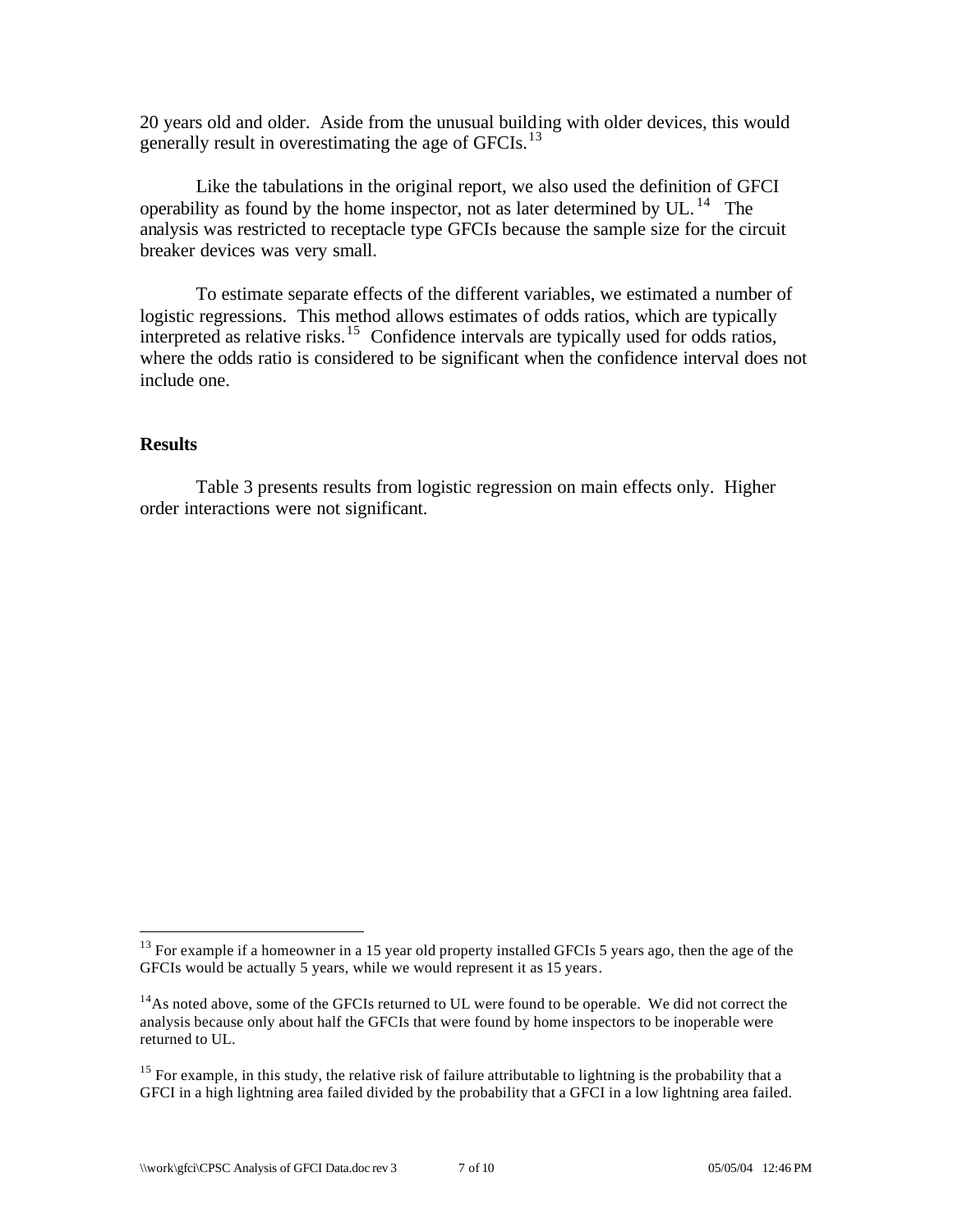| Variable                                 | <b>Odds Ratio</b> | 95% Confidence Interval | p-value |
|------------------------------------------|-------------------|-------------------------|---------|
| <b>Lightning Density</b><br>High vs. Low | 1.08              | $0.79$ , 1.47           | 0.6320  |
| Temperature<br>Warm vs. Cool             | 1.09              | 0.80, 1.49              | 0.5770  |
| Humidity<br>Humid vs. Dry                | 1.57              | 1.15, 2.14              | 0.0043  |
| Age<br>per year                          | 1.04              | 1.02, 1.07              | 0.0002  |
| Location (vs. Bathroom)<br>Outdoor       | 2.44              | 1.62, 3.68              | 0.0001  |
| Unknown                                  | 1.65              | $0.36$ , $7.64$         | 0.5221  |
| <b>Basement</b>                          | 0.91              | 0.44, 1.86              | 0.7896  |
| Garage                                   | 0.84              | $0.55$ , $1.30$         | 0.4402  |
| Kitchen                                  | 0.41              | 0.26, 0.64              | 0.0001  |

## Table 3 Odds Ratios for Logistic Regression Predicting the Probability of Non Operational Receptacle GFCIs

Data provided by NEMA. The regression used Proc Probit in  $SAS^{\circledast}$  (with the logistic option). P-values less than 0.05 are considered significant.

In table 3, humidity, age and location of the GFCI are shown to be significant predictors of the probability that a GFCI is not operational. The table shows that a GFCI in a humid area is 1.57 times as likely to be non operable as one in a dry area. Where the GFCI is located also affects the operability rate. An outdoor GFCI is non operable almost 2.5 times as often as a GFCI in a bathroom, while GFCIs in kitchens are less than half as likely to be non operable as in bathrooms. The other locations do not have significantly different rates than bathroom locations.

These effects are very close to the univariate results shown earlier. For example, as shown above, 10.5% of receptacle GFCIs were non operational in humid areas, in contrast to 7.3% in drier areas. This would give a univariate odds ratio of 1.49, which is close to the regression result of 1.57 as shown above for humidity.<sup>16</sup> Also, the location variables generally follow the same pattern as shown in the univariate analysis in table 2.

<sup>&</sup>lt;sup>16</sup> The univariate odds ratio is computed as  $(0.105/0.895)/(0.073/0.927) = 1.49$ .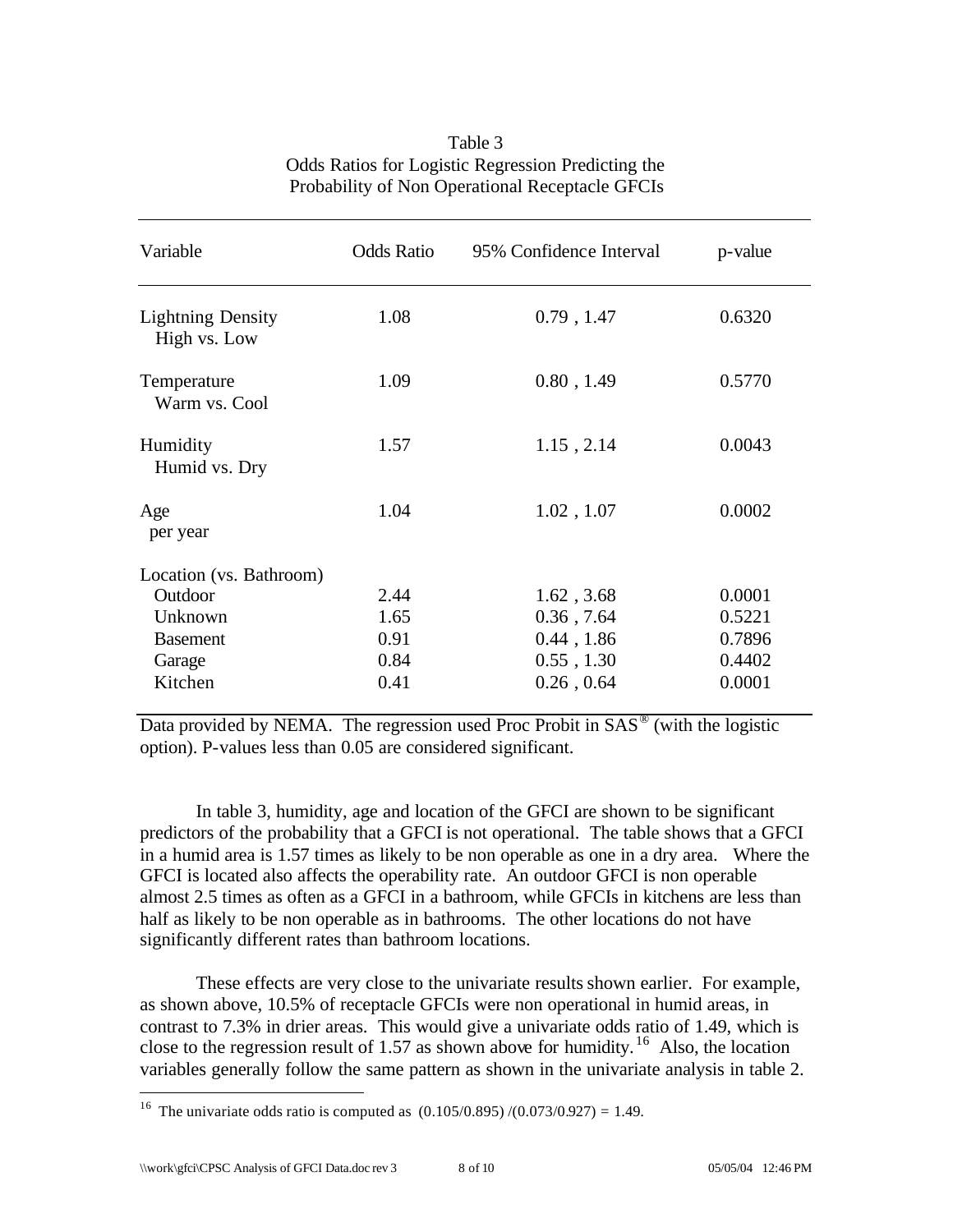That the univariate percentages and the multivariate regression results produced similar results suggests that there is little, if any, confounding or correlation among the design variables (temperature, humidity and lightning). There is also no apparent correlation between GFCI age, location and any of the climate variables.

The results also were similar to the NEMA multivariate analysis that used ANOVA. Table 6.1, (page 9) shows the largest coefficient associated with "climate dry/humid" at 0.0131, as compared with the other main effects at 0.0002 for "cool/warm" and 0.0027 for high and low lightning.

Using the crude measure of age described above, the age odds ratio of 1.04 (95% confidence interval 1.02-1.07) suggests that there is a statistically significant relationship between non operability of the receptacle GFCIs and age. Table 4 below shows the percent operable by age, as defined above.

| Age (years) | Percent Non Operable | Sample Size |
|-------------|----------------------|-------------|
| $-2$        | 2.9                  | 137         |
| $2 - 4$     | 5.7                  | 296         |
| $4 - 6$     | 5.7                  | 279         |
| $6 - 8$     | 6.8                  | 191         |
| $8 - 10$    | 5.3                  | 151         |
| $10 - 12$   | 8.9                  | 214         |
| $12 - 14$   | 9.0                  | 156         |
| $14 - 16$   | 7.8                  | 116         |
| $16 - 18$   | 6.4                  | 63          |
| 18-20       | 11.8                 | 51          |
| $20+$       | 13.5                 | 607         |
| Unknown     | 7.1                  | 266         |
| All Ages    | 8.3                  | 2,527       |

| Table 4                                           |  |
|---------------------------------------------------|--|
| Percent Non Operable Receptacle GFCIs by GFCI Age |  |

Data provided by NEMA. Right endpoint not included in the interva l, i.e. property two years old is found in the cell 2-4 years.

As discussed above the crude age measure of using property age is likely to overestimate GFCI age. In turn, if age and non operability are truly related, then our measured age/non operability relationship will underestimate the way that GFCIs become non operational with age. For example, some of the GFCIs that we labelled as 10-12 years old above (from the property age), may actually have been installed more recently. This means that we are underestimating the age/non operability relationship of the 10-12